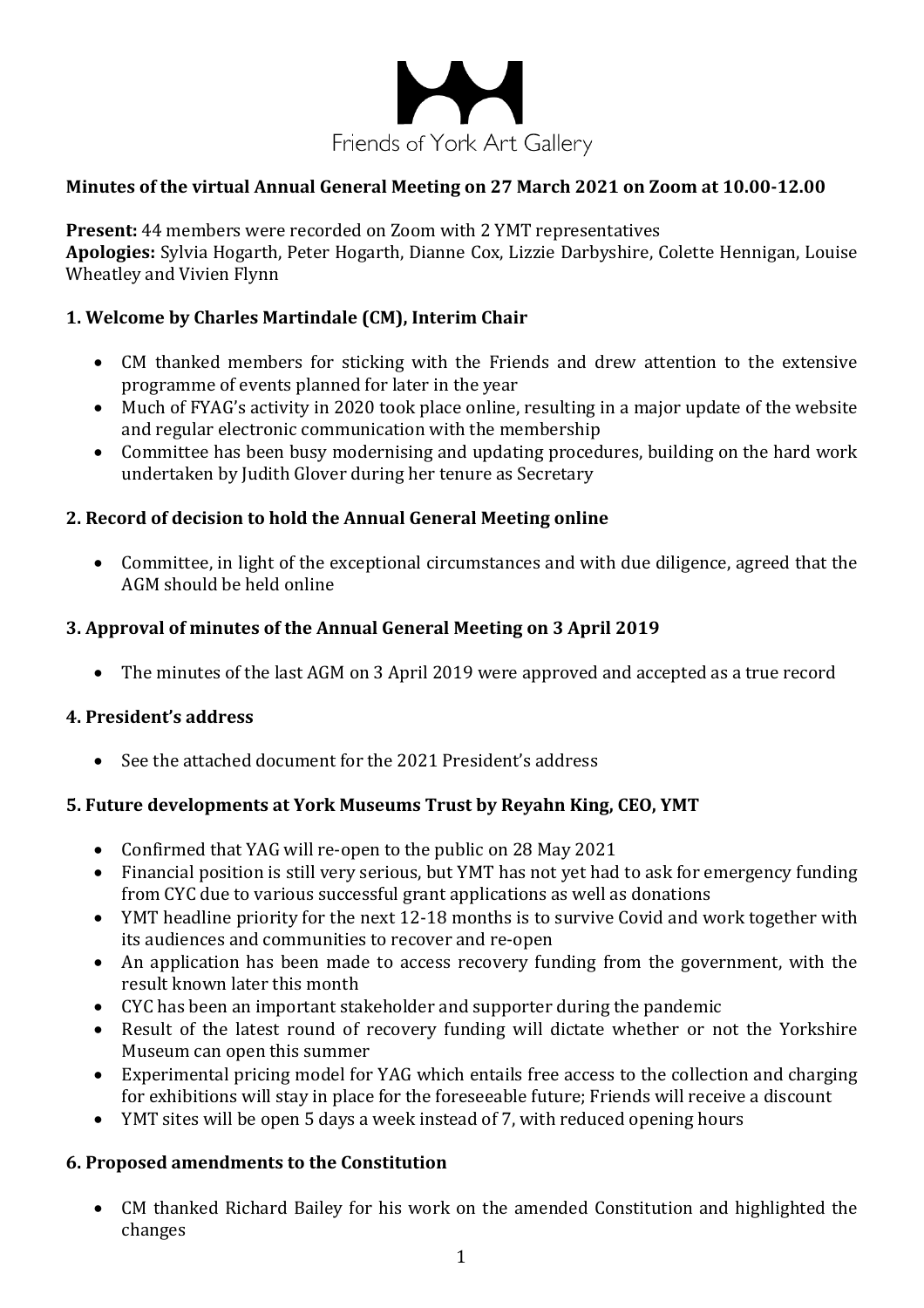- Concern was expressed about the length of tenure for committee members serving a maximum of 12 years; CM said this would rarely be the case and any member would still have to be re-elected every 3 years
- The amendments to the Constitution were approved

## **7. Election to the Committee**

- It was agreed that proposers and seconders would be taken from those listed on the nomination forms
- The following Officers were elected by the membership at the meeting:
	- $\circ$  Secretary Benjamin Hilliam (prop. Ron Clayton, sec. Anne McLean)
	- o Treasurer Paul McLean (prop. Azizah Clayton, sec. Benjamin Hilliam)
	- $\circ$  Membership Secretary Sue Smallpage (prop. Charles Martindale, sec. Azizah Clayton)
- The following members of the Committee were elected by the membership at the meeting:
	- $\circ$  Charles Martindale (prop. Azizah Clayton, sec. Benjamin Hilliam)
	- $\circ$  Moira Fulton (prop. Anne McLean, sec. Judith Glover)
	- $\circ$  Azizah Clayton (prop. Charles Martindale, sec. Benjamin Hilliam)
	- o Margaret May (prop. Charles Martindale, sec. Moira Fulton)
	- $\circ$  John Roe (prop. Susan Greenhow, sec. Jim Sharpe)
	- $\circ$  Jim Sharpe (prop. Charles Martindale, sec. Ron Clayton)

## **8. Treasurer's report by Azizah Clayton**

- Accounts had been approved by HPH and the committee and had been circulated to members
- Covered accounts for both 2019 and 2020 and confirmed that the charity is in good financial shape despite the challenges of the past year
- Outlined the substantial grants given to YAG from various special funds for acquisitions, conservation and the MA studentship over the last two years
- Thanks were given to Dorothy Nott, Linda Downey and Susan Greenhow for their work on events, which made a substantial contribution to FYAG funds
- Dr Bearpark bequest was used in 2019 to acquire major Laura Knight painting; commissioned external consultant to advise on purchase
- Richard Bailey highlighted that a decision had been made to invest part of the collection fund into CCLA charities ethical investment fund
- The meeting approved the 2019 accounts (prop. Charles Martindale, sec. Dorothy Nott)
- The meeting approved the 2020 accounts (prop. Charles Martindale, sec. Dorothy Nott)
- CM thanked Azizah Clayton for her efforts as Treasurer

# **9. Appointment of an Independent Examiner**

• The Independent Examiner (HPH Accountants LLP) was appointed for a further year (prop. Charles Martindale, sec. Dorothy Nott)

# **10.** AOB:

- Iudith Glover commented that at the last two AGMs concerns had been raised about the low attendance figures at YAG and was pleased that charges had now been removed
- Suggested an exhibition that celebrated the work of York and Yorkshire-based artists of all genres who are currently practising to renew association with local citizens
- Revahn King highlighted that YAG's audiences had shifted during 2020, with a larger proportion being local, and a younger age demographic; encouraging that attendance figures were up to 60% compared to the previous year, with an increased Net Promoter Score